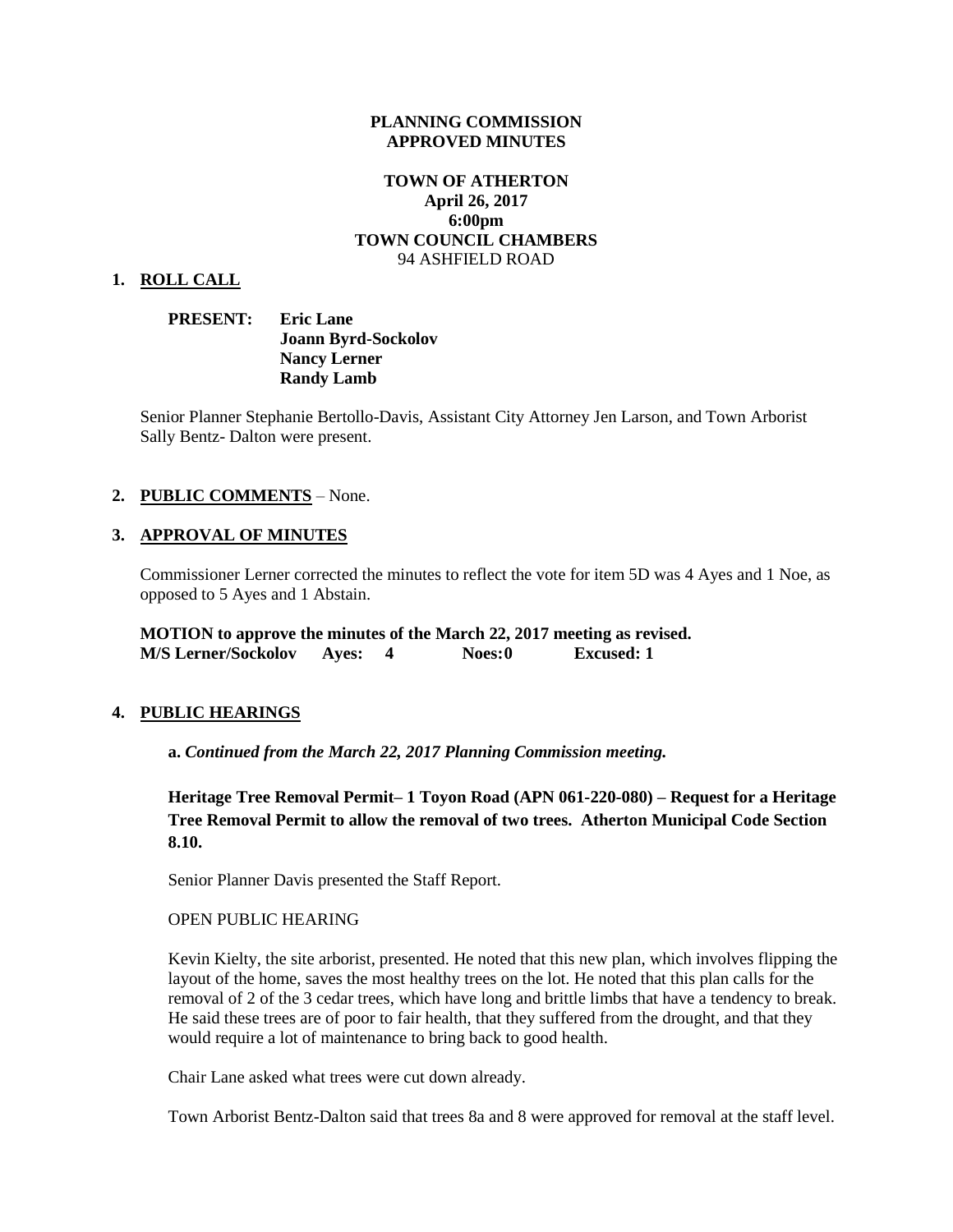Mr. Kielty said that some clearing of plants and bushes was already done on the lot, but to his knowledge no trees have yet been removed.

Chair Lane said it appeared as though trees between #2 and #3 were removed.

Mr. Kielty said those trees were probably not heritage sized.

Town Arborist Bentz-Dalton said she would inspect the site to verify.

Chris Ruffat from Stewart Associates, Architects presented. He described the design process and how the team worked to design the lot around tree preservation.

## **CLOSE PUBLIC HEARING**

Chair Lane asked about the Second Dwelling Unit and asked staff if it complies with the Town's new regulations.

Senior Planner Davis said that the project team hadn't applied for planning review or building permits for the Second Dwelling Unit yet, and that when they applied it would be checked for compliance with the new ADU ordinance if effective at the time of submittal.

**MOTION to Approve the Heritage Tree Removal Permit for the removal of two heritage trees.** 

| <b>M/S Lamb/ Sockolov</b> | Ayes: 4 | Noes: 0 | <b>Excused: 1</b> |
|---------------------------|---------|---------|-------------------|
|---------------------------|---------|---------|-------------------|

# **5. NEW BUSINESS**

## **a. Discussion of Atherton Municipal Code Heritage Tree Ordinance Revisions**

Senior Planner Davis presented the Staff Report.

Commissioner Lerner and Chair Lane expressed concerns with using the diameter as a unit of measurement as opposed to circumference, and suggested that circumference is used in the new regulations.

Town Arborist Bentz-Dalton said that most arborists and surveyors use diameter as the standard unit of measurement for some detail and circumference for other details.

The Commission directed staff to consider the unit of measurement(s) and how best to match industry standards with a unit that is easily understood and measurable by residents.

Commissioner Lerner asked if there would be flexibility in these rules so that each tree would be evaluated on a case-by-case basis

Town Arborist Bentz-Dalton said that she currently reviews trees on a case-by case basis, but that the direction to staff by the Ad-Hoc Committee was to create more definitive regulations. She stated that one reason for the request for a revised Heritage Tree Ordinance was due to the fact that trees are currently dying in the construction process because contractors often do not follow the Town's direction.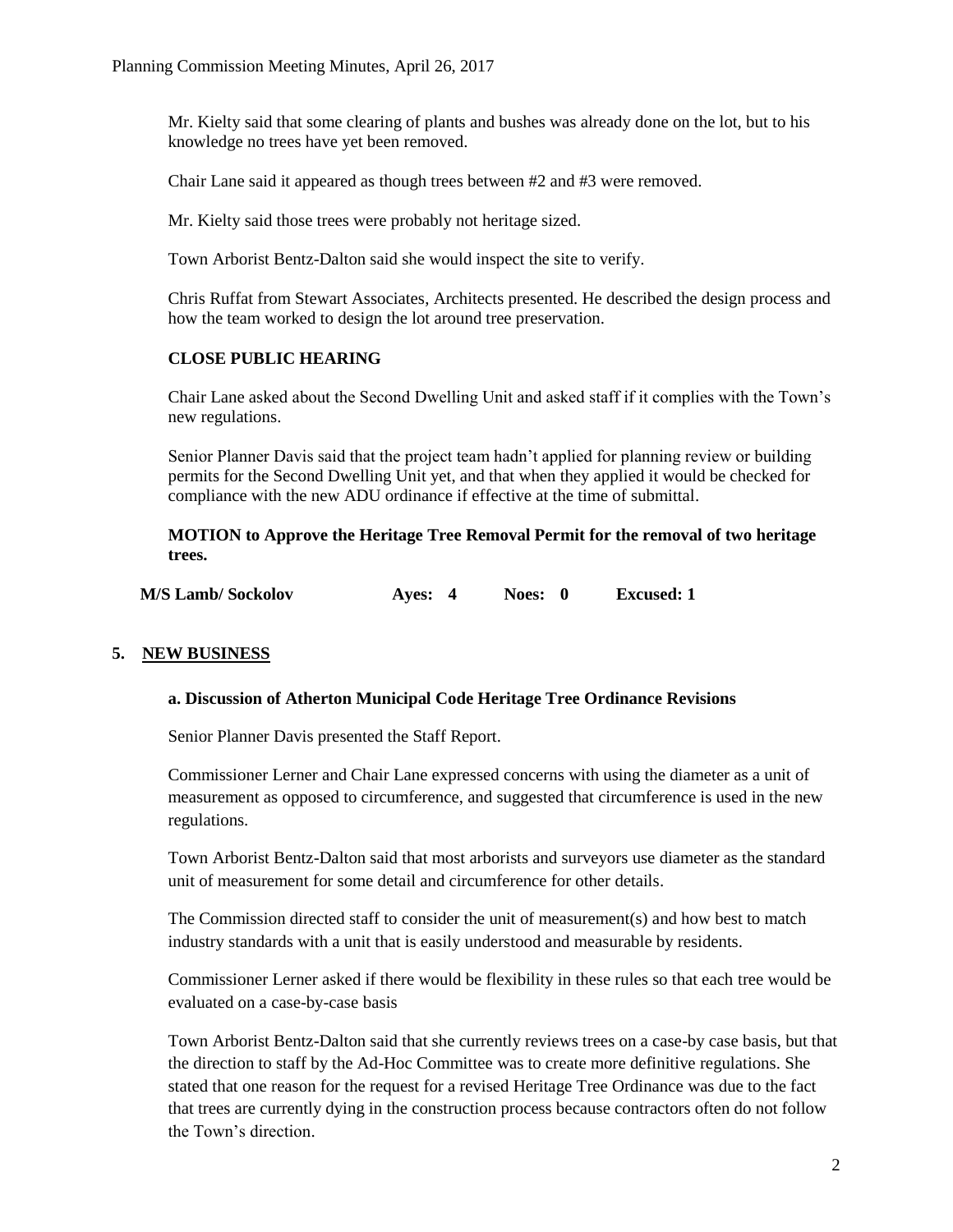Chair Lane said it may not be the regulation that is the problem, but compliance with the current regulations in the actual construction process.

The Commission directed staff to evaluate any potential, recommended changes to the regulations by creating sample "mock up plans" utilizing recently approved developments to see how these regulations would impact previously approved designs.

The Commission directed staff get input from the architectural and building communities on how any potential, recommended changes regulations may impact development in the Town.

The Commission directed staff to keep a detailed, on-going log of trees that have died as a result of the construction process so that staff could assess why the approved tree protection plans did not work.

Chair Lane asked about the proposed requirement that project sites provide monthly tree reports. He asked how many tree reports staff would receive monthly if this became a requirement, and how the Town Arborist would handle them.

Town Arborist Bentz-Dalton said she would review them for issues with tree health and store them in files by project in case issues arose later on. She said this recommendation would ensure that the site arborists are actually monitoring the site.

Chair Lane asked if there were enough sites with tree problems to warrant a monthly report. He said he didn't want to burden sites that are taking care of their trees with added regulations. He suggested that staff reconsider the frequency of these reports

Commissioner Lerner said that the report would signal to the sites that the Town is monitoring the trees, and it may enhance compliance with the Tree Preservation Guidelines.

Town Arborist Bentz-Dalton noted that the site arborist is supposed to be on site any time that work occurs in the Tree Protection Zone, and that this report would be a way of verifying that requirement.

The Commission directed staff to evaluate making the frequency of these reports less regular than monthly (preferably every quarter).

The Commission directed staff to receive input from other municipalities, site arborists, and the development community about this practice.

The Commission directed staff to organize the tree protection guidelines by phase (i.e. preplanning, construction, etc.) so that the document is easy to understand and comply with.

The Commission directed staff to consider a requirement for a development to submit a monetary "tree bond" that is refundable at the end of the construction process if no trees are harmed as opposed to retroactively issuing fines.

## OPEN PUBLIC COMMENT

Kevin Kielty of Kielty Arborist Services spoke. He said that a lot of cities use DBH or as a unit of measurement, and that most arborists do not measure in circumference. He said that he's worked